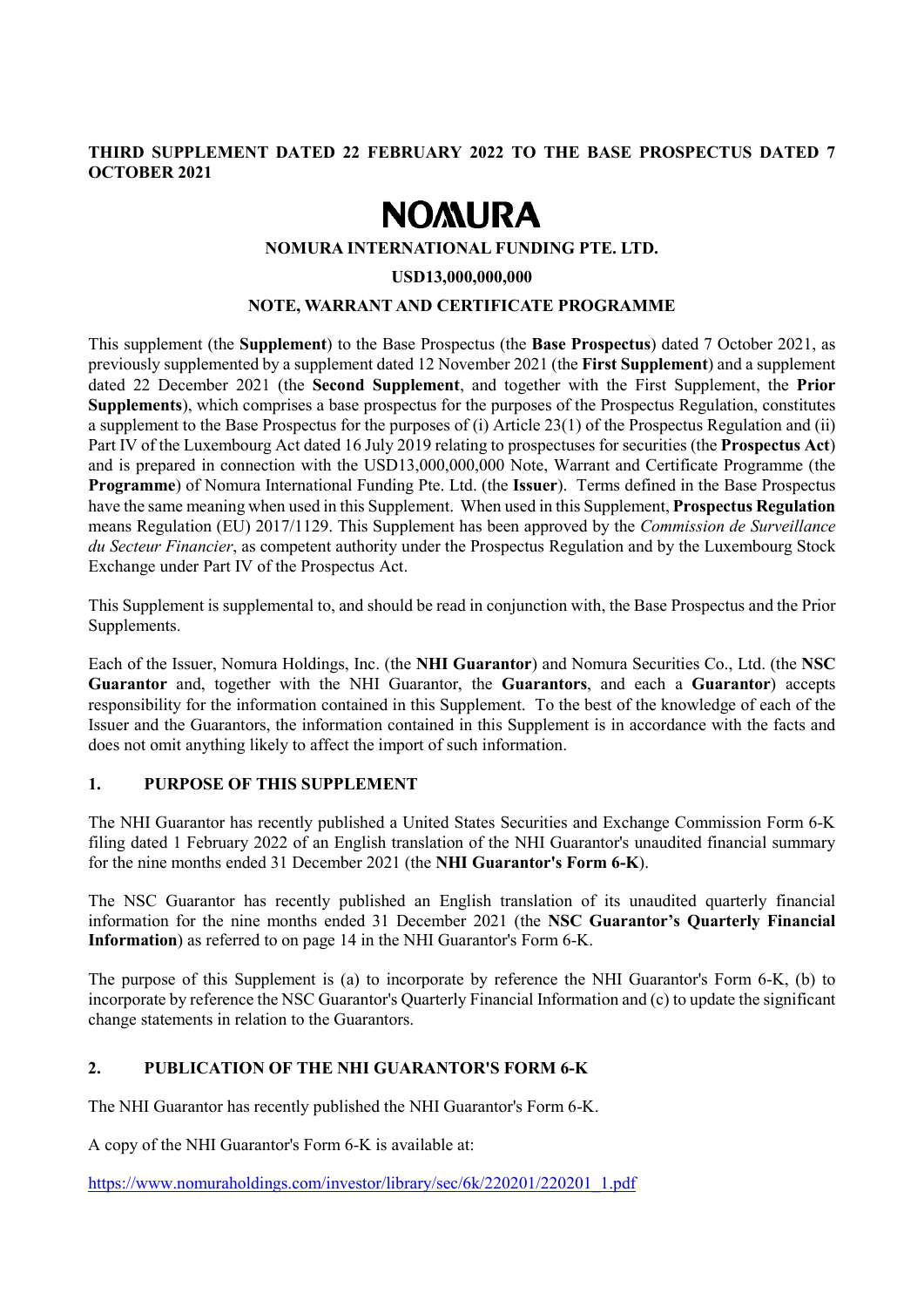By virtue of this Supplement, the NHI Guarantor's Form 6-K is incorporated by reference in, and forms part of, the Base Prospectus.

As such:

- (i) the following text shall be added on page 106 of the Base Prospectus (as amended by the Prior Supplements) immediately following the existing paragraph (x):
	- "(y) the Form 6-K of the NHI Guarantor dated 1 February 2022, of an English translation of the NHI Guarantor's unaudited financial summary for the nine months ended 31 December 2021 (but excluding any documents incorporated therein) (available at [https://www.nomuraholdings.com/investor/library/sec/6k/220201/220201\\_1.pdf\)](https://www.nomuraholdings.com/investor/library/sec/6k/220201/220201_1.pdf);"; and
- (ii) the following additional section shall be added at the end of the Nomura Holdings, Inc. section of the table of cross-references which ends on page 108 of the Base Prospectus:

| Form 6-K for the nine months ended 31 December 2021                   |              |
|-----------------------------------------------------------------------|--------------|
| Consolidated Balance Sheets (Unaudited)                               | Pages 6 to 7 |
| Consolidated Statements of Income (Unaudited)                         | Page 8       |
| Consolidated Statements of Comprehensive Income<br>(Unaudited)        | Page 9       |
| Note with respect to the Assumption as a Going<br>Concern (Unaudited) | Page 9       |
| Segment Information – Operating Segment<br>(Unaudited)                | Page 10      |
| Significant Changes in Equity (Unaudited)                             | Page 11      |

### **3. PUBLICATION OF THE NSC GUARANTOR'S QUARTERLY FINANCIAL INFORMATION**

The NSC Guarantor has recently published the NSC Guarantor's Quarterly Financial Information.

A copy of the NSC Guarantor's Quarterly Financial Information is available at:

[https://www.nomuraholdings.com/company/group/nsc/pdf/2022\\_3q.pdf](https://www.nomuraholdings.com/company/group/nsc/pdf/2022_3q.pdf)

By virtue of this Supplement, the NSC Guarantor's Quarterly Financial Information is incorporated by reference in, and forms part of, the Base Prospectus.

As such:

(i) the following text shall be added on page 106 of the Base Prospectus (as amended by the Prior Supplements) immediately following the new paragraph (y) (inserted as described at paragraph 2(i) above):